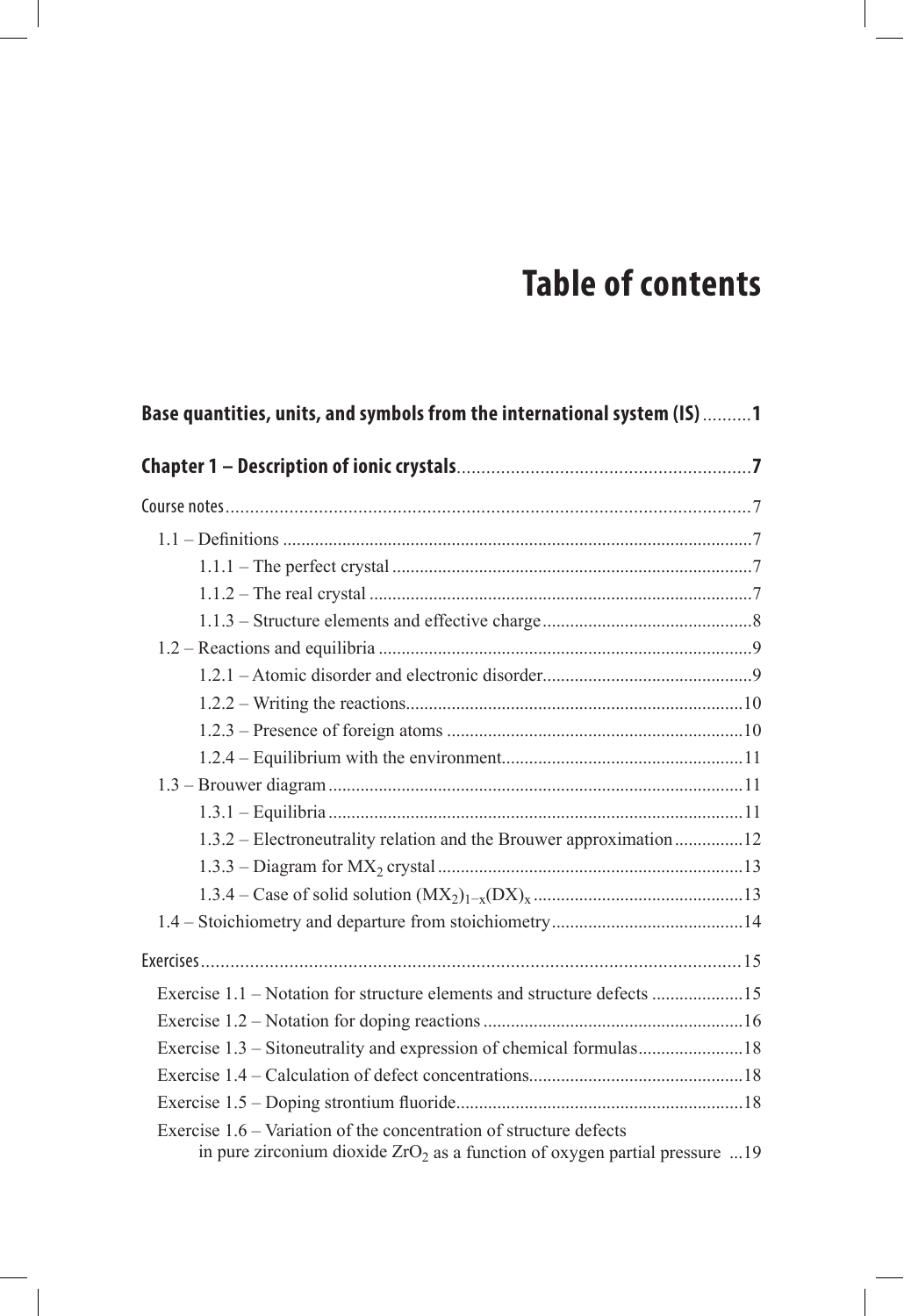| Exercise $1.8$ – Departure from stoichiometry of barium fluoride BaF <sub>2</sub> 21                                                               |  |
|----------------------------------------------------------------------------------------------------------------------------------------------------|--|
| Exercise 1.9 – Crystallographic and thermodynamic study                                                                                            |  |
|                                                                                                                                                    |  |
|                                                                                                                                                    |  |
| Solution 1.1 – Notation for structure elements and structure defects24                                                                             |  |
|                                                                                                                                                    |  |
| Solution 1.3 - Sitoneutrality and notation for chemical formulas28                                                                                 |  |
|                                                                                                                                                    |  |
|                                                                                                                                                    |  |
| Solution 1.6 – Variation of the concentration of structure defects<br>in pure zirconium dioxide $ZrO2$ as a function of oxygen partial pressure 32 |  |
|                                                                                                                                                    |  |
| Solution $1.8$ – Departure from stoichiometry of barium fluoride BaF <sub>2</sub> 35                                                               |  |
| Solution 1.9 – Crystallographic and thermodynamic study                                                                                            |  |
|                                                                                                                                                    |  |
|                                                                                                                                                    |  |
|                                                                                                                                                    |  |
| 2.1.1 – Time domain: principal passive linear dipole devices                                                                                       |  |
|                                                                                                                                                    |  |
|                                                                                                                                                    |  |
|                                                                                                                                                    |  |
|                                                                                                                                                    |  |
|                                                                                                                                                    |  |
|                                                                                                                                                    |  |
|                                                                                                                                                    |  |
|                                                                                                                                                    |  |
|                                                                                                                                                    |  |
| 2.2.4 – Dilatocoulometric method to measure cationic transport number 55                                                                           |  |
|                                                                                                                                                    |  |
|                                                                                                                                                    |  |
|                                                                                                                                                    |  |
| Exercise 2.1 – Determination of conductivity by four-electrode method 59                                                                           |  |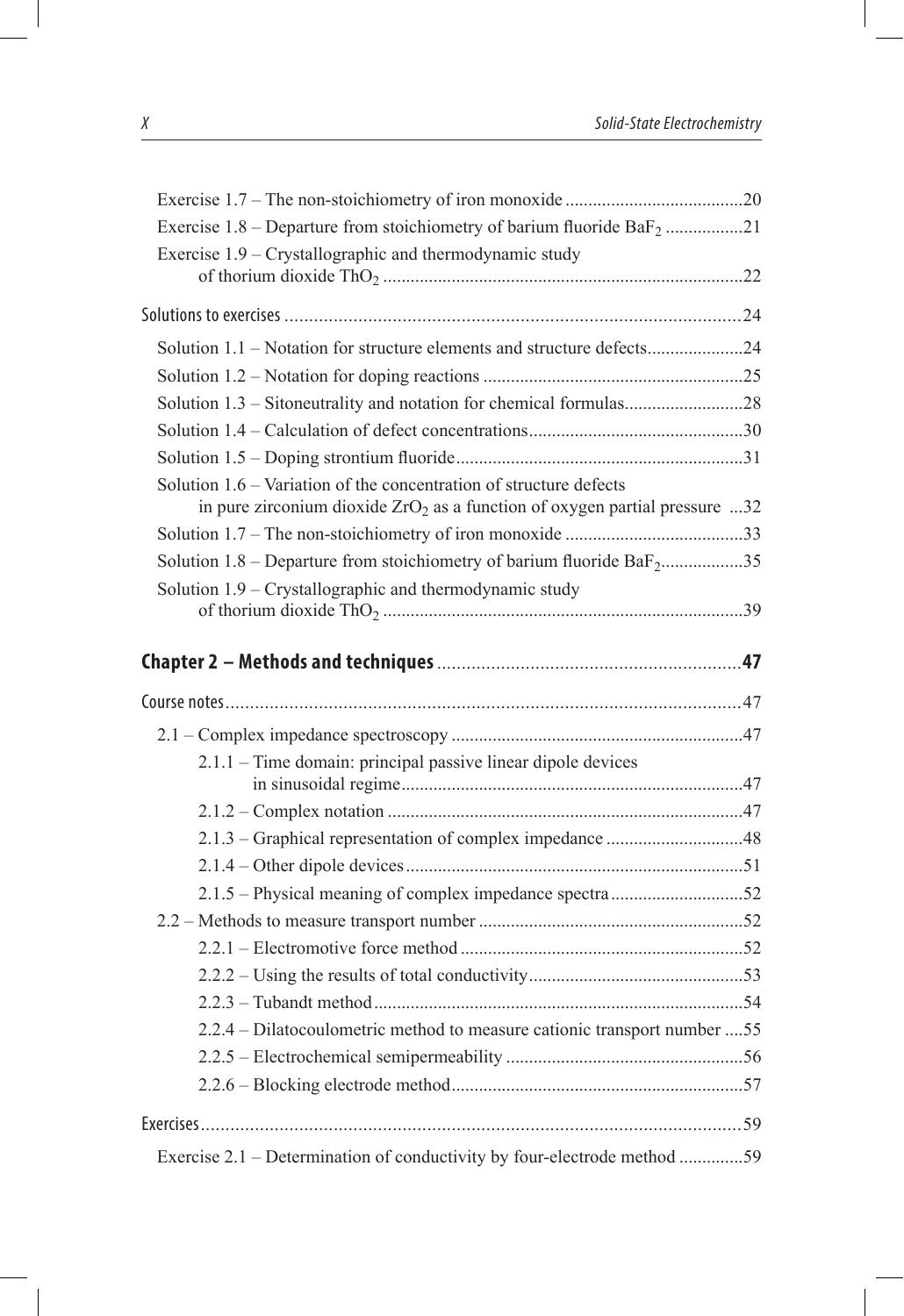| Exercise 2.2 – Measurement of electric quantities by complex impedance                   |  |
|------------------------------------------------------------------------------------------|--|
|                                                                                          |  |
| Exercise 2.3 – Measurement of electronic conductivity in a mixed conductor62             |  |
| Exercise 2.4 – Measurement of ionic conductivity in a mixed conductor 64                 |  |
| Exercise 2.5 – Determination of cationic transport number by dilatocoulometry65          |  |
| Exercise 2.6 – Determination of cationic transport number in $CaF2$                      |  |
|                                                                                          |  |
|                                                                                          |  |
| Exercise 2.8 – Determination of transport number by electrochemical                      |  |
| Exercise $2.9$ – Determination of conduction mode in $\alpha$ -AgI by Tubandt method .69 |  |
|                                                                                          |  |
| Solution 2.1 – Determination of conductivity by four-electrode method71                  |  |
| Solution 2.2 – Measurement of electric quantities by complex impedance                   |  |
|                                                                                          |  |
| Solution 2.3 – Measurement of electronic conductivity in a mixed conductor77             |  |
| Solution 2.4 – Measurement of ionic conductivity in a mixed conductor80                  |  |
| Solution 2.5 – Determination of cationic transport number by dilatocoulometry83          |  |
| Solution 2.6 – Determination of cationic transport number in $CaF2$                      |  |
|                                                                                          |  |
|                                                                                          |  |
| Solution 2.8 – Determination of transport number by electrochemical                      |  |
|                                                                                          |  |
| Solution $2.9$ – Determination of conduction mode in $\alpha$ -AgI by Tubandt method90   |  |
|                                                                                          |  |
|                                                                                          |  |
| 3.1 – Phenomenological approach to ionic transport in ionic crystals91                   |  |
|                                                                                          |  |
|                                                                                          |  |
| 3.2 – Microscopic approach to ionic transport in crystals:                               |  |
|                                                                                          |  |
|                                                                                          |  |
|                                                                                          |  |
|                                                                                          |  |
|                                                                                          |  |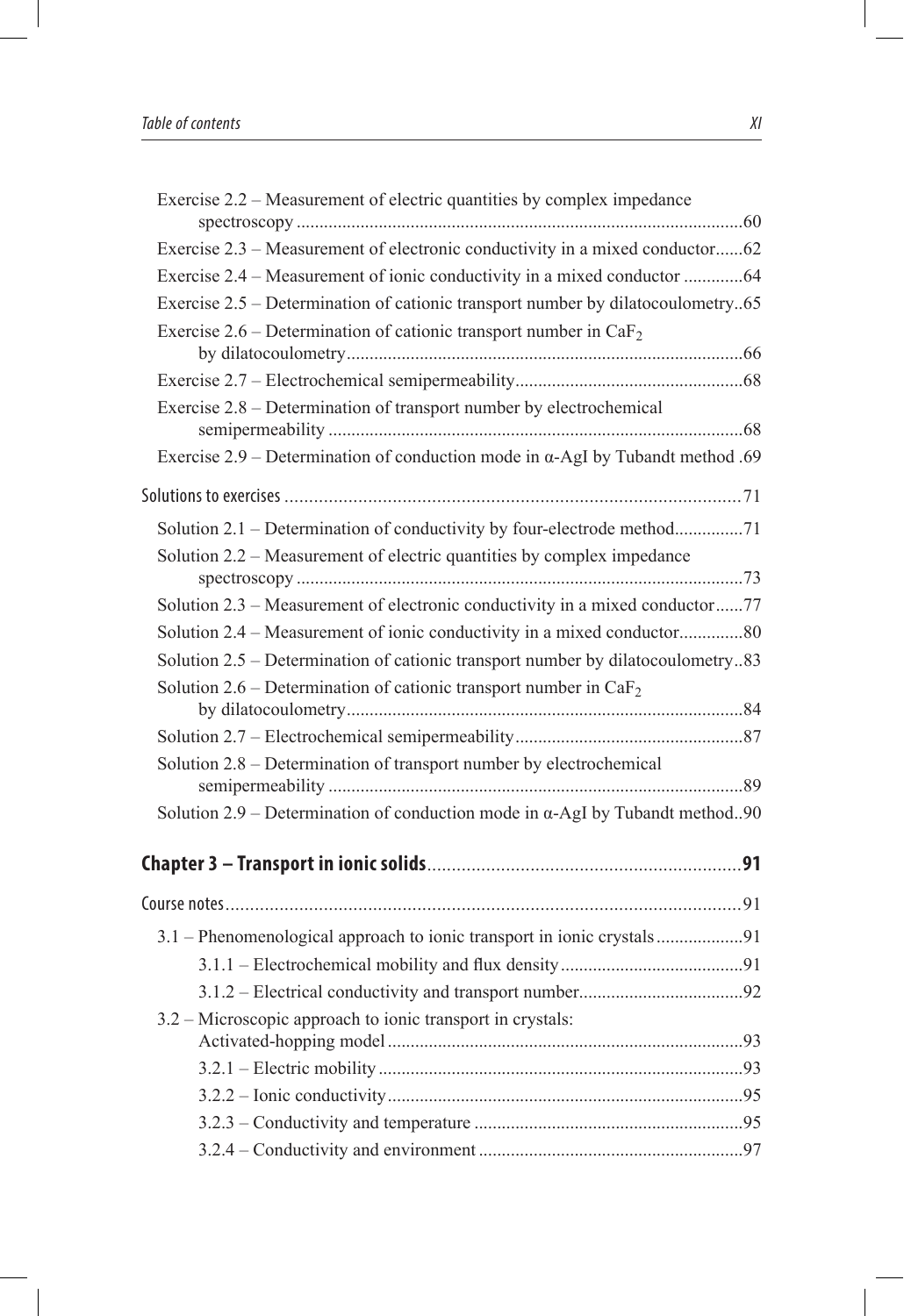| Exercise 3.2 – Study of oxygen mobility in solid solutions $(ThO2)1-x(YO1.5)x$ 104            |  |
|-----------------------------------------------------------------------------------------------|--|
| Exercise $3.3$ – Study of electronic conductivity in solid solutions                          |  |
|                                                                                               |  |
| Exercise 3.5 – Electrical properties of potassium chloride KCl106                             |  |
| Exercise $3.6$ – Application of Nernst-Einstein relation to LiCF <sub>3</sub> SO <sub>3</sub> |  |
| Exercise $3.7$ – Electrical conductivity as a function of composition                         |  |
|                                                                                               |  |
| Exercise 3.9 - Ionic conductivity-activity relationship of glass modifier                     |  |
|                                                                                               |  |
| Exercise 3.11 - Oxygen diffusion in gadolinia-doped ceria113                                  |  |
| Exercise 3.12 – Electrical conductivity of solid vitreous solution<br>$(SiO2)1-x(Na2O)x114$   |  |
|                                                                                               |  |
|                                                                                               |  |
| Exercise 3.15 – Study of single-crystal calcium fluoride $CaF2$                               |  |
| Exercise 3.16 – emf of a membrane crossed by an electrochemical                               |  |
|                                                                                               |  |
| Exercise 3.17 – Determination of electronic conductivity                                      |  |
|                                                                                               |  |
|                                                                                               |  |
| Solution 3.2 – Study of oxygen mobility in solid solutions $(ThO2)1-x(YO1.5)x$ 127            |  |
| Solution 3.3 – Study of electronic conductivity in solid solutions                            |  |
|                                                                                               |  |
|                                                                                               |  |
| Solution 3.5 – Electrical properties of potassium chloride KCl133                             |  |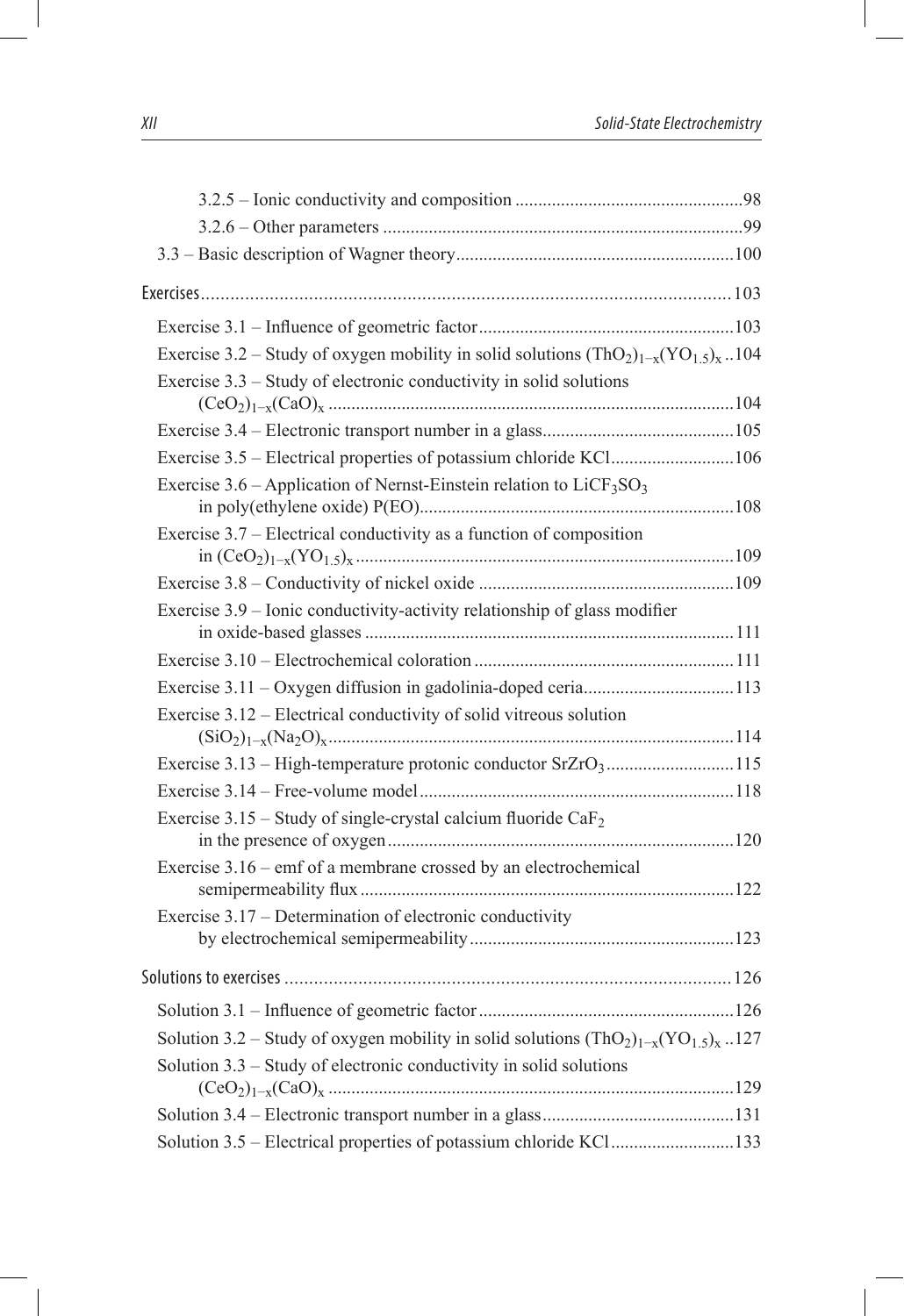| Solution 3.6 – Application of Nernst-Einstein relation to $LiCF3SO3$       |  |
|----------------------------------------------------------------------------|--|
| Solution 3.7 – Electrical conductivity as a function of composition        |  |
|                                                                            |  |
| Solution 3.9 - Ionic conductivity-activity relationship of oxide modifier  |  |
|                                                                            |  |
| Solution 3.11 - Oxygen diffusion in gadolinia-doped ceria150               |  |
| Solution 3.12 – Electrical conductivity of solid vitreous solution         |  |
| Solution 3.13 - High-temperature protonic conductor SrZrO <sub>3</sub> 154 |  |
|                                                                            |  |
| Solution 3.15 – Study of single-crystal calcium fluoride $CaF2$            |  |
| Solution $3.16$ – emf of membrane crossed by an electrochemical            |  |
| Solution 3.17 – Determination of electronic conductivity                   |  |
|                                                                            |  |
|                                                                            |  |
|                                                                            |  |
|                                                                            |  |
|                                                                            |  |
|                                                                            |  |
|                                                                            |  |
|                                                                            |  |
|                                                                            |  |
|                                                                            |  |
|                                                                            |  |
|                                                                            |  |
|                                                                            |  |
| 4.2.4 – Regime of pure diffusion kinetics (extreme case)175                |  |
|                                                                            |  |
|                                                                            |  |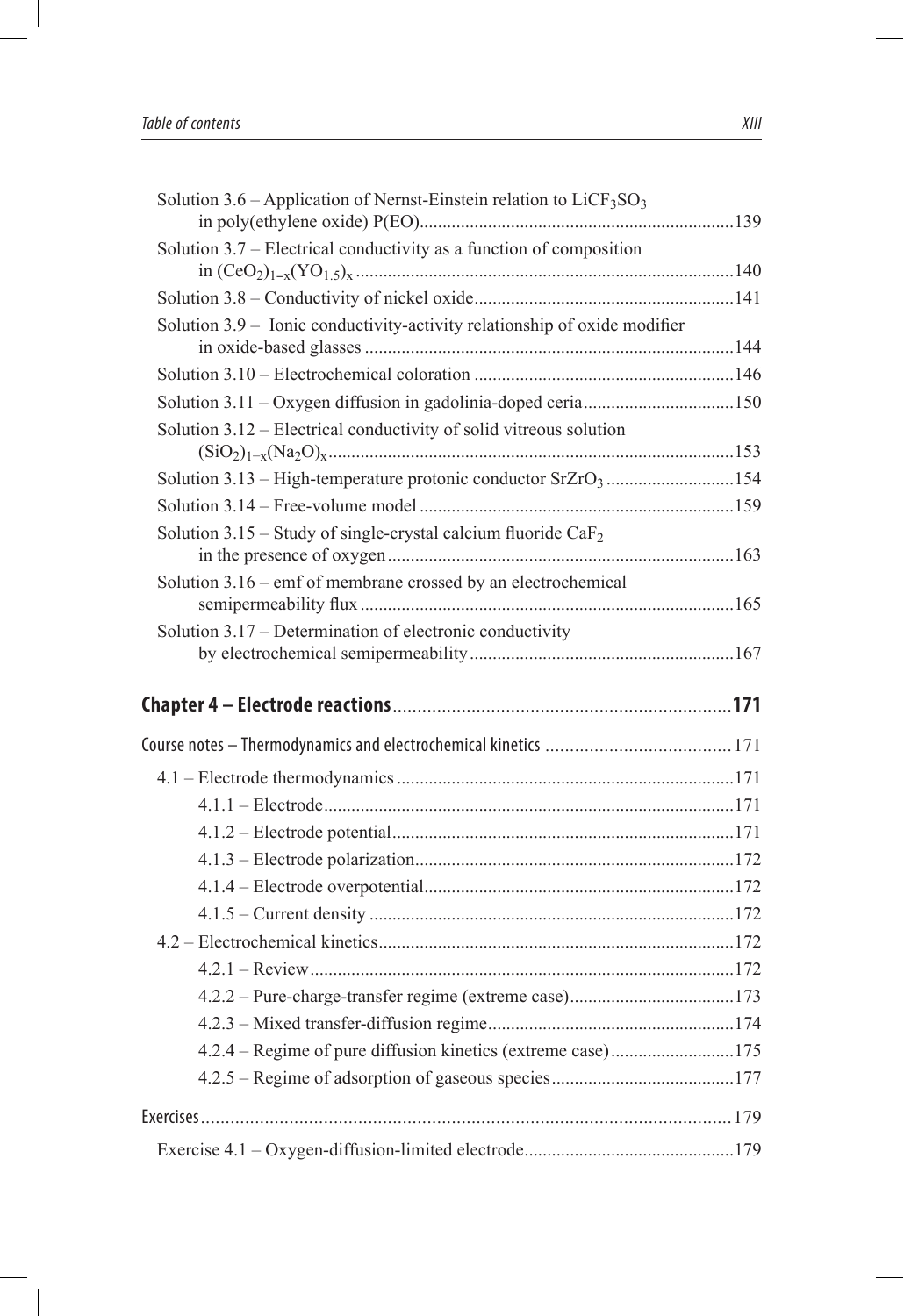| Exercise 4.3 – Overpotential in an oxygen electrochemical pump 182              |  |
|---------------------------------------------------------------------------------|--|
|                                                                                 |  |
| Exercise 4.5 – Reduction of water vapor at the M/YSZ interface                  |  |
|                                                                                 |  |
|                                                                                 |  |
|                                                                                 |  |
|                                                                                 |  |
| Solution 4.3 – Overpotential in an oxygen electrochemical pump 194              |  |
|                                                                                 |  |
| Solution 4.5 – Reduction of water vapor at the M/YSZ interface                  |  |
|                                                                                 |  |
|                                                                                 |  |
|                                                                                 |  |
|                                                                                 |  |
|                                                                                 |  |
|                                                                                 |  |
|                                                                                 |  |
|                                                                                 |  |
|                                                                                 |  |
|                                                                                 |  |
|                                                                                 |  |
|                                                                                 |  |
|                                                                                 |  |
| 5.2.2 – Discharge and (re)charge of electrochemical generators 209              |  |
| 5.2.3 – Primary batteries, fuel cells, and secondary batteries210               |  |
|                                                                                 |  |
| Exercise 5.1 – Determination of standard free enthalpy of formation for AgCl212 |  |
| Exercise 5.2 – Measurement of thermodynamic quantities of metal fluorides 212   |  |
|                                                                                 |  |
| Exercise 5.4 – Calculation of equilibrium constants for defect formation        |  |
|                                                                                 |  |
|                                                                                 |  |
| Exercise 5.6 – Chlorine sensor based on doped strontium chloride219             |  |